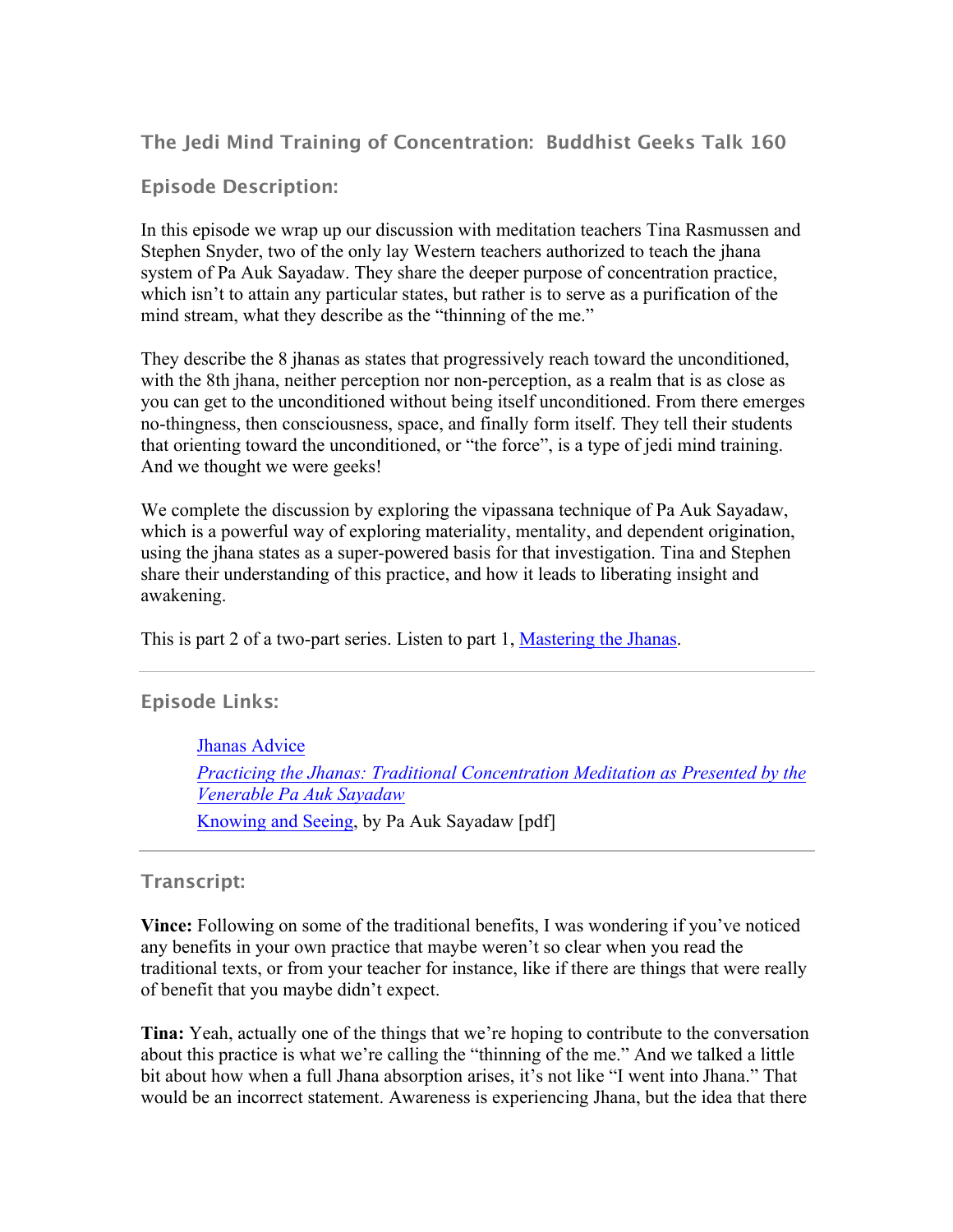is a me who's in there saying "oh I went into Jhana," that is not how it happens. That is not the experience of it.

So just for a full Jhana experience to arise, there has to be a certain amount of loosening of the aggregates—just for it to happen. So this where, what you were talking about, if you look at, what you were talking about, "Jhana lite," or lighter forms of the Jhanas. We're not sure that that's really cultivating the thinning of the me because it may not be full absorption. We don't know because we haven't done those practices so it's a little hard to say. But one of the main benefits we've found personally and that we also are really seeing with other people that is surprising to them and really much more profound in some ways is this thinning of the me.

So what's happening when, if you really look at the progression up to the eighth Jhana, you got the material Jhanas, which are all based on objects that are in materiality, so like the breath. And, even within those four Jhanas, there's more and more thinning of the me. So you start with say the Jhana factors where joy may be more predominant and then that drops. And happiness is more predominant in the third Jhana, well that's much more subtle. Then in the fourth Jhana, really the only two factors are one-pointedness and equanimity. So if we have a lot of attachments, those are gonna have to be purified out of our attachment base, or also out of our fear as you progress through those four Jhanas. Then, going into the upper Jhanas, the way that the Buddha framed them, he talked about them as realms. And that is really how we experience them. That they aren't the same as the lower Jhanas, they are a whole different category. And they're actually realms of being that, if you think about it in reverse order, mirror the progression from the unconditioned down through more and more density down through materiality.

So just to give you an example of that, if you start with the unconditioned, the eighth Jhana, which is the closest to that is neither perception nor non-perception. I mean what does that even mean? It means non-duality. It means that the mind can't hold it. So for the eighth Jhana to arise, there can't be any thinking even in access concentration. So this is the most subtle, most refined possible experience of awareness without being actually aware of the unconditioned. It's like, right next to it. Then you have nothingness. Or what we call it No-thing-ness. So now you've got the void, basically, from which everything manifests. Then after the void, you've got consciousness. So you go from the unconditioned through a non-dual kind of frame into nothing, into the void. From the void comes the consciousness that creates everything. From that creates the space that holds all of materiality. And then, right next to that is the form Jhanas, where things actually start manifesting down to form. And here I am, meditating on my breath, with every breath orienting my consciousness towards the unconditioned. So you see the power of that?

I mean, here doing this practice, we're turning our awareness towards the unconditioned, whether we get all the way up to the eighth Jhana or not, whether we even get in to the first Jhana or not, we're orienting. And that is the purification that's happening that really we can see in working people that there is a thinning of the me that is happening just by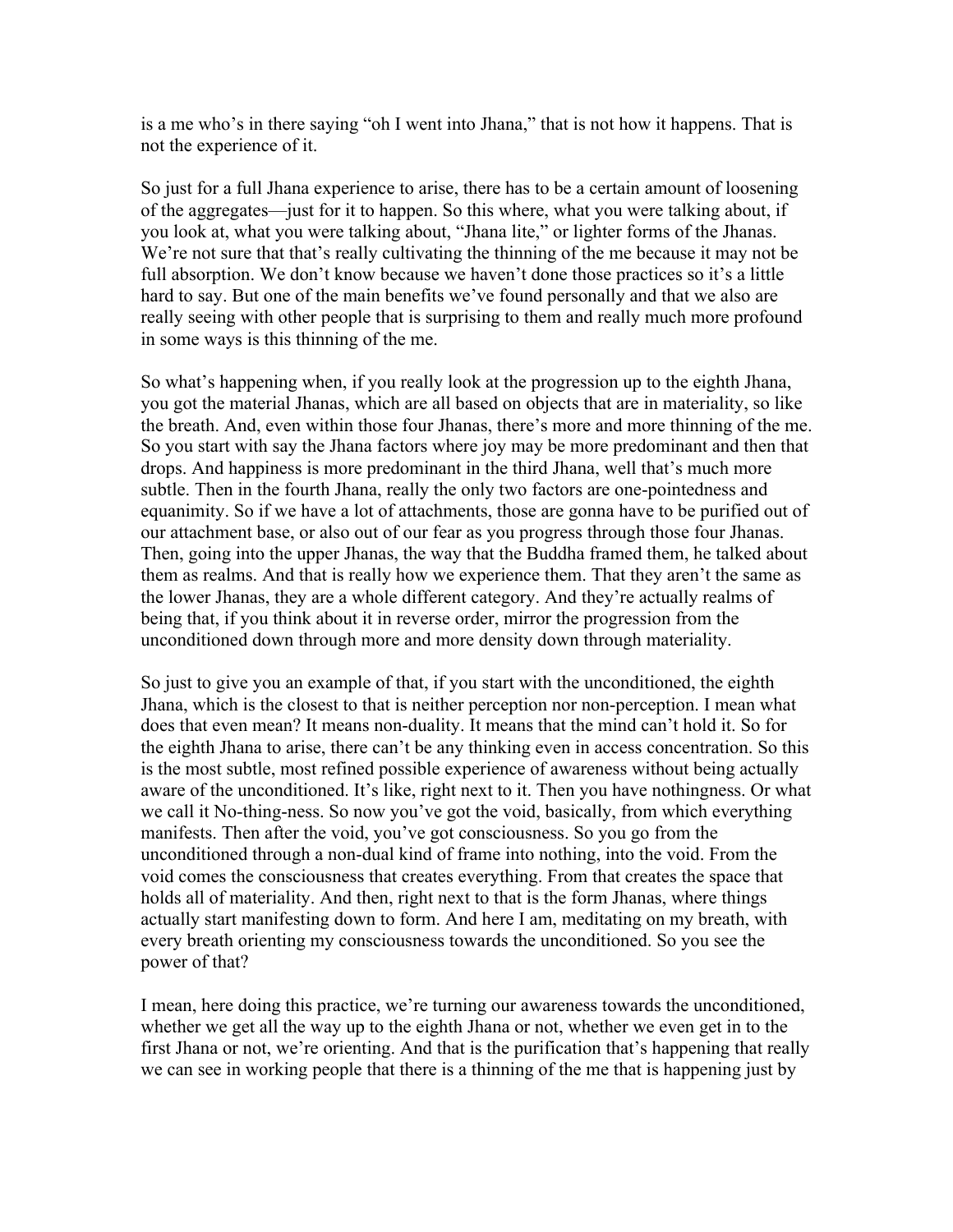doing that. I'm loosening the aggregates. Or better said, the aggregates are loosening are loosening as a result of that endeavor.

**Stephen:** And people are seeing this as they move back into their life and swear the normal things that snag them, the normal way that they take themselves to be, has been loosened because they have turned away towards that, what we're calling the unconditioned, they're turning away from the condition, the normal, the patterning...

**Tina:** The me that I know.

**Stephen:** …towards the mystery.

**Tina:** Yeah.

**Stephen:** And so, really, that creates more freedom and again, we saw this in the retreat and as they returned to their life, we did a feedback form, and they commented that they really were seeing a difference going back into their life. It just creates choices. Where before there was a patterning, if this happened, this was my reaction, this is who I am, and now it's like, Well, is this who I am? Is this the choice I want to make, or do I want to choose something different in relation to this kind of situation, where, as Tina said, the driving, somebody cuts you off driving. There becomes a choice: Do I want to get angry, do I want to feel like they are invading my space, or do I not?

**Tina:** Well, and it breaks, it's starting to break down that habit pattern.

**Stephen:** And the cycle of suffering.

**Tina:** Yeah. So there's, to us, this whole orienting ourselves towards the mystery, and the thinning of the me that has to happen for a full jhana absorption to arise, is essential before doing vipassana, because in vipassana, you're really seeing everything we take to be how reality works, as the matrix, you know? It's not like the matrix-

**Stephen:** The movie.

**Tina:** It is the matrix. Yeah.

## **Stephen:** Right.

**Tina:** And this is extremely different way of perceiving reality. So, without this thinning of the me that's happening during the purification of the mind, how can we really expect the vipassana to do its full job? This is why the Buddha really encouraged people to undertake the samatha first. Now, if they aren't a person who that can be possible for, then you go straight to vipassana, but to just skip over it without even trying was not what the Buddha recommended. He thought you should at least give it a try for all of these benefits that we've just been talking about.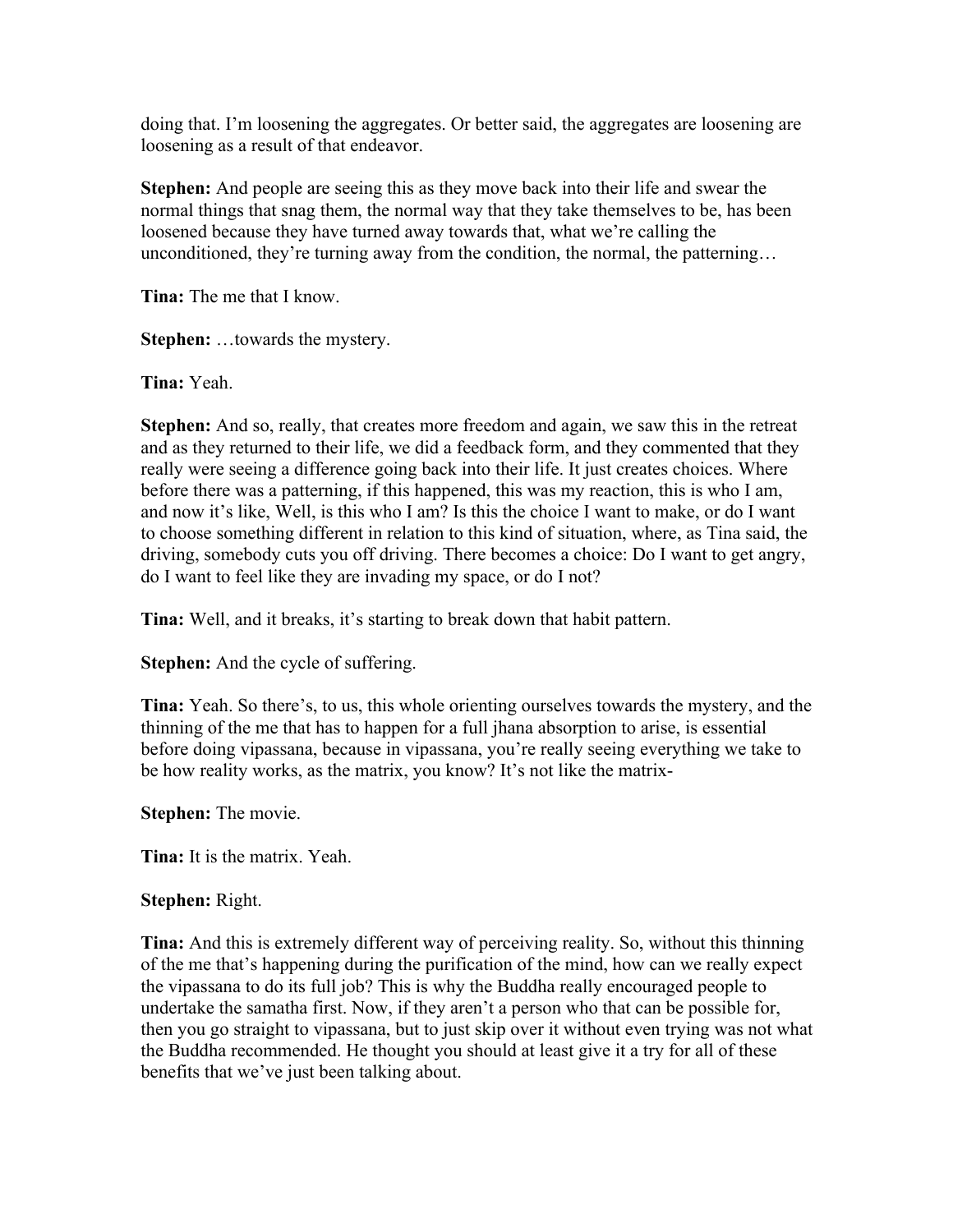**Vince:** Right. Yeah, I know, traditionally, in the Pali Canon, he talks about those that wake up using jhana, and those that do more of the dry vipassana...

## **Stephen:** Right.

**Vince:** …path. And that's one thing I wanted to hear maybe a little more on, is just what have you found now working with other people, and of course you know many other people who've done these practices. I mean, obviously, of the people on that two-month retreat, you were probably the only two to complete the training there, so it seems pretty clear that there is a pretty high bar in terms of completing this training. And also, it seems like it can be a training that takes quite a long time, and maybe, either people don't have the time, or they may not have the proclivity or capacity to develop concentration to that degree. I'm wondering what you think about that.

**Stephen:** Sure. Well, again, this gets back to the initial distinction between getting the jhana in purification of mind, because in the retreat we just led with 30 people, everybody, I would say, without exception, reported that they had some level of purification of mind. They had some concentration develop, they had some cultivation of disinterest in their own patterning and their own thought cycles, etc.

So, right away, there was benefit. So, these people went home with benefit. And, for some people, jhana did arise. So, it is going to happen. It's really a question, a couple of questions, about, really, how much purification is necessary. There's also some people that really need to do a little bit of metta before they start this practice to feel very seeded before they begin. Because there is a sense, sometimes, that this is, it's a big deal. You know, you are turning away from who you understand yourself to be, and turning toward the mystery. And part of the reason it's called the mystery is because we don't know. We don't know what it's going to be like. And what we are trying to communicate to people is, the you that you know yourself as, you are not taking this trip. The awareness is taking the trip, is moving through the progression of practice. So that sounds conceptual right now, but when you are actually doing it, there is something real that begins to happen that feels very personal to people. So, some of that is the comfort they have with doing that. We think there are people that definitely have...they are able to, to just sort of sit down and, and begin pretty quickly and other people there's a little more time to develop for the purification, for that ripening.

You know, if you buy a bag of green apples at the store, which apples are going to ripen quicker? We don't know. It's based on a lot of circumstances that our outside our control. And yet, not one apple is better than another. They just ripen when they ripen. In the same way, purification of mind happens when it happens, to the point, it's almost like, it isn't quite like this, but it feels this way: we almost have to get to a certain vibration level in our energy and when it matches first jhana, first jhana will arise.

**Tina:** Yeah, for us, what we've seen, this practice is relatively new, not only in the West, but in Asia. And, as its migrated over here, there's been, in our view of things, a lot of confusion about what it is, about even what is a full jhana absorption versus access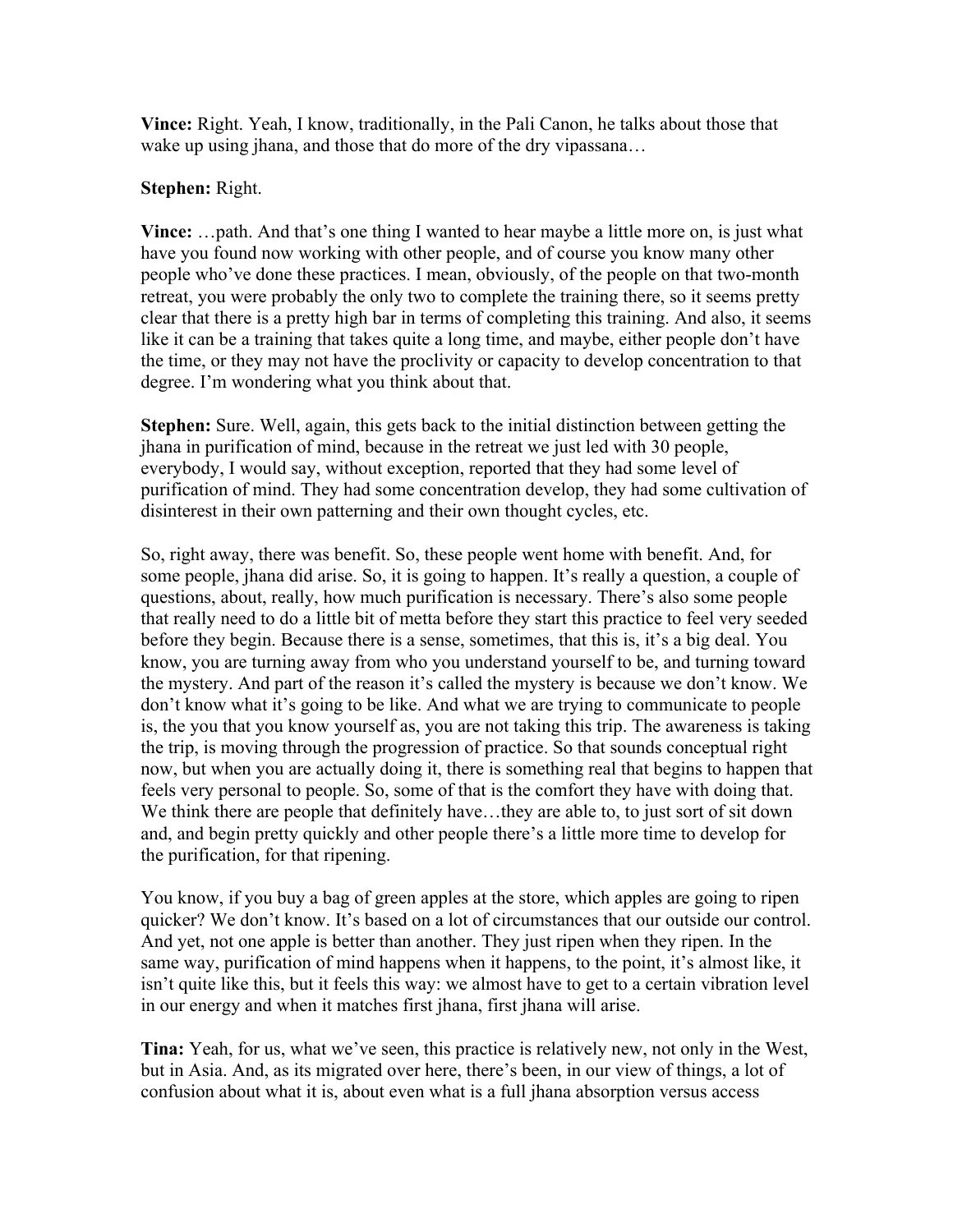concentration versus momentary. And also, what is the point of the practice? And, in true American fashion, or Western fashion, maybe, we look right at the end point and think, "Oh, I either got jhana or I didn't get jhana." And it's not really the most mature way of looking at the practice in terms of what the practice is actually designed to do. And that's where the purification of mind, which is what is actually called, becomes a much more sophisticated way of looking at what you're doing when you're actually doing the practice.

What we found, it was really amazing working with so many yogis and seeing how it worked with people other than us and it's like an enhanced system built into our consciousness when we do this practice, which is probably why people have been doing it, for you know, like three to five thousand years. Where when you go and you sit down and you try to focus on one object, the breath in this case, to the exclusion of everything else, and you start to be able to do it then it's like there is a reinforcement loop of the jhana factors, because it's pleasant. It's actually pleasant to sit. We had a woman in our retreat who had a broken spinal cord, and who have been in pain for ten years and wasn't in pain for the first time. So there's a lot of rewards that come right from our own consciousness and doing this practice and then when we find that the minute that people started clinging, when having desire, wanting attainment or wondering, grasping at the next stage of the practice – their practice would erode.

**Stephen:** And they began to notice this and report this.

**Tina:** Right.

**Stephen:** So you see it's self-reinforcing. They get the fact that because the jhana factors are there and they want them more. For this meditation, I had two cups of coffee and I had a light breakfast so I'll try and repeat that again because clearly those are the pattern, and then next time guess what? It doesn't go that why cause you're going in with a certain level of desire rather than letting it unfold.

**Tina:** Yeah, it's changing all the time. We can see the impermanence in action. So people could see that as their practice progress, their own consciousness was doing all the work. It's an amazing mystery to actually watch it happen, and the fact that when you do something that isn't that wholesome, the practice starts declining and when there's a wholesome orientation towards actually the purification of mind rather than grasping at attainments, then there's a whole world possible in terms of what's actually happening to the mind stream. And on the retreat that we lead for two weeks, there were people for whom jhana arose.

**Vince:** Wow.

**Tina:** We didn't know, and we have not and are not going to lower the standards that were taught to us by the venerable Pa Auk Sayadaw because we think the sangha is ready for an intense, rigorous practice, and that's what we want to teach and we had "tell them the Jedi warrior".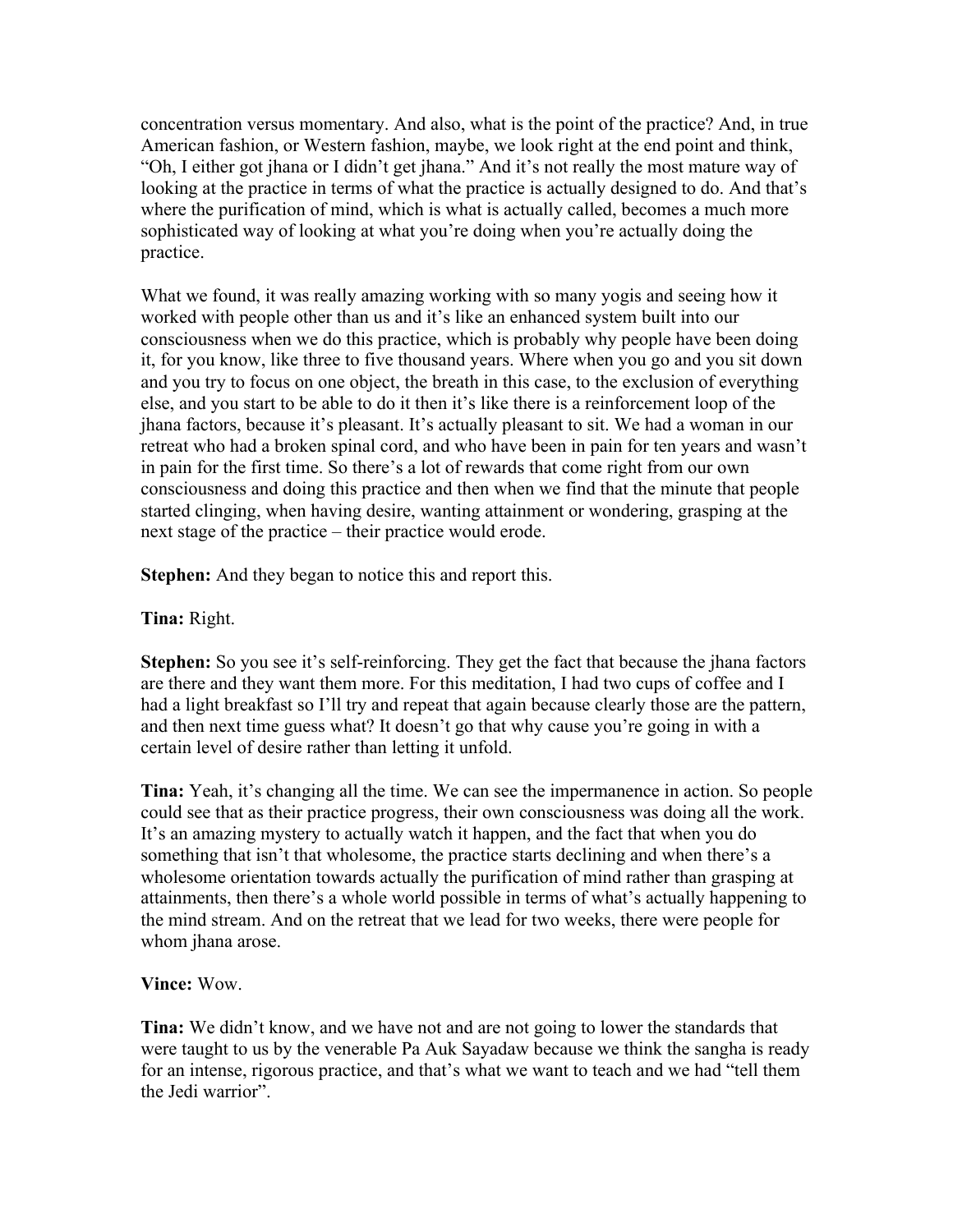**Stephen:** At the very end we had a closing circle and one person said, they felt like they were just completing two weeks of Jedi warrior training and that's part of how we frame this. It's that each person's individual practice, and really what we're doing is working some with providing content but more of some with trekking guides. We're trying to help them but they're the ones who have to do the trekking. We don't do it for them. There is no switch we can flip to give them jhana. They have to begin the process because it's their own orientation that they've got to learn to turn away from, and people saw a lot of freedom in that.

**Tina:** It's really amazing and because this whole mystery is built out into our own consciousness and that's what we're hoping that with this framework for the practice that people can really see why the Buddha talked about it so much. It wasn't just about bliss states or attainments. It's really about purification of mind.

**Vince:** So you really know how to speak to the geeks out there with the whole Jedi thing, so….

**Tina:** Well we loved that because that's what we felt like. That's what we want to cultivate and we had two people in there who were 21 and 22 years old, college students, they made this heroic effort to get there from Kansas and they've done one seven day retreat before and they were right there with everybody, really giving a wholehearted effort and so you know you don't have to have 30 years of meditation experience to be able to engage in the practice.

**Stephen:** But it was nice for those people as well. Because those people would spend years and decades doing retreats. This really allowed them, as they would talk about it to go very deep and to see there own pattern and then move away from that so that's why it feels so powerful to do this.

**Tina:** Yeah, there is really a real intensity with this that's more so than you would have on a normal vipassana retreat. So that's something just to know in choosing to do the practice. That's why we're offering three day retreats as well so people can get a taste of it and see if it's for them or not.

**Stephen:** And the great thing too is of course each person is doing their own Jedi training here. There is a way of course it does parallel because we are turning towards the mystery the unconditioned. We are turning towards "the force" and letting that operate more and turning away from our own decision-making and our own pattern as you see.

**Tina:** Right.

**Stephen:** Again, it comes back to our freedom that we have to be willing to turn away from our own issues.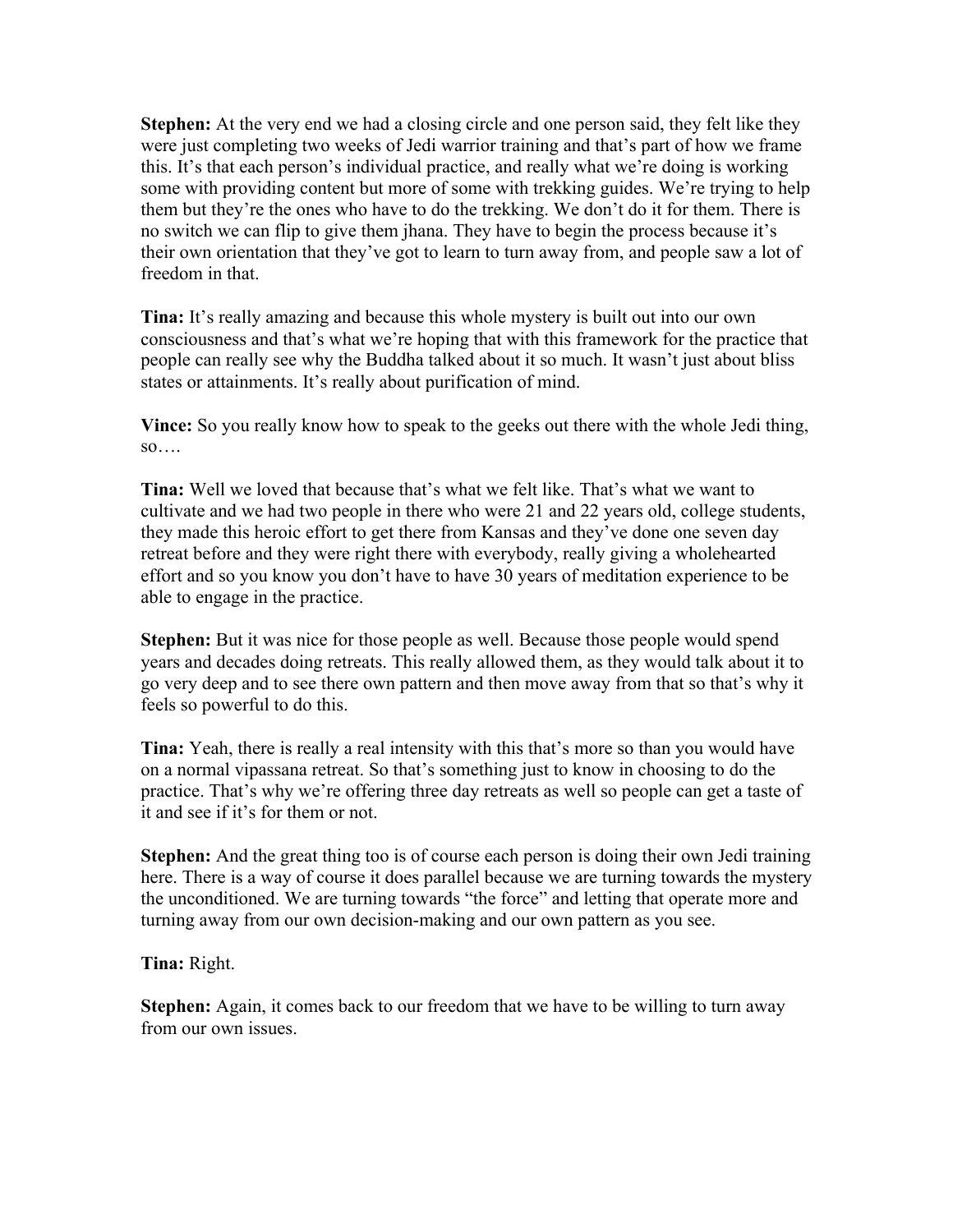**Tina:** Yeah and that comes right back down, there every time that you're sitting there, trying to stay with your object, building that muscle. It's real simple and it really comes down to it.

**Vince:** Well, thank you for sharing, that's really interesting and it's cool to hear the experience of the people that have been practicing with you. One thing I know, in your book, Practicing the Jhanas you share your own experience, up to the point that you had trained with Pa Auk, which is up through, you have mentioned, the five elements and then going a little further. Kind of in that transitionary phase between the samatha and vipassana. And I know he teaches also, you go into vipassana with the strength of the jhanas, like you mentioned. And so I'm wondering, I know at the time of the writing, you haven't gone on to do that formal training with him. Is that something that you plan on doing and if so, why?

**Tina:** Yeah, we do want to do it and we thought about it, extensively, because for one thing for me, I've done the vipassana practice as it's taught, mostly in the tradition of Mahasi Sayadaw, and the Thai Forest Masters. That was how I came to meditation, really. And we thought at one point, that the Sayadaw might not offer another retreat. We thought we wouldn't have a chance. And since he is doing this, probably his last retreat in the United States, next year. We have decided to try and rearrange our lives so we can do it. We're actually going to be trying to sell our house to do it. So, it's a pretty big commitment and it was really when we heard him talking. He was here for 4 months on his own personal retreat and we had the wonderful opportunity to meet with him several times, and then he gave a series of talks. And when he really went through the vipassana practice at one of these talks, we could see the magnitude of it, and the power of it. And we're so really awestruck by the depth of it that we decided, we wanted to go and try, and try and do it and see what would happen. And really, I think the thing that strikes us the most about the way he teaches the vipassana. In his progression, there's the same eight stages of insight that are there in the Mahasi Sayadaw version.

**Stephen:** And the forest tradition of Ajahn Chah.

**Tina:** Yeah, but the practices actually mirror, if you were to read the Suttas and read how the Buddha described his own enlightenment under the Bodhi tree, and the stages, if you read the Pa Auk, I mean, he would say the Buddha's but his presentation of what the Buddha taught, it pretty much mirrors what the Buddha describes. In terms of analyzing mentality, analyzing materiality, the dependent origination and then the final stages. You can see the Buddha's own unfoldment in the practice you're doing.

**Stephen:** Now Vince, one thing that's important on talking about how vipassana is taught by the Sayadaw is that it starts with, again the four elements which is the last part of our book. And the four elements is earth, water, fire and air. And one does these in such a way that it breaks down the body into these four elements and the twelve characteristics that comprise these four elements. So, one really gets to see the workings of the body to the point access concentration arises, and one is able to experience their own body as the kalapas, which of course are subatomic particles. So, the commencement of this practice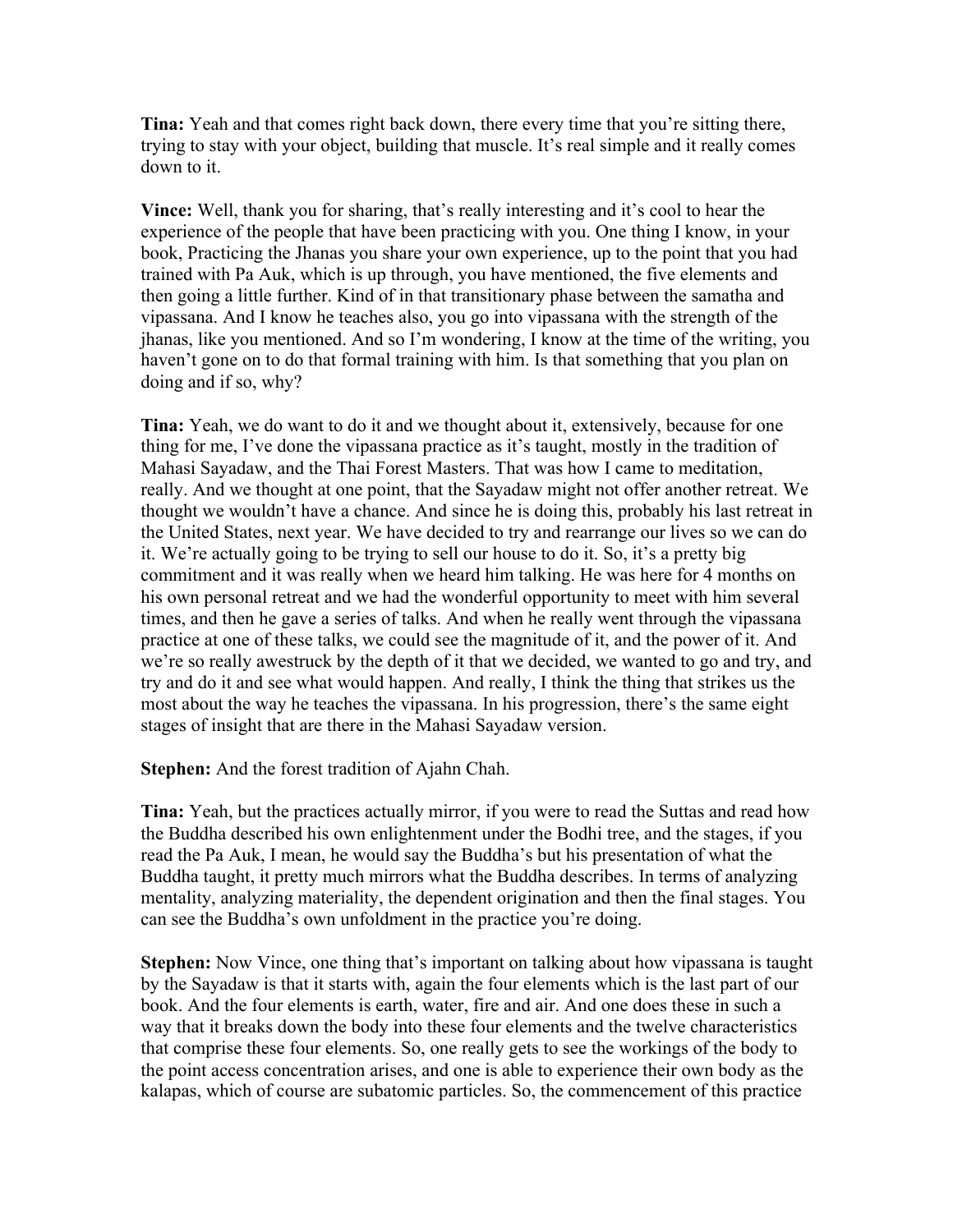and the conclusion of the samatha is seeing your own body as subatomic particles. So, as Tina said earlier, like the movie the Matrix, the green squiggly lines, they aren't green squiggly lines, but they look like fireflies lighting up and going out just in split seconds. Sort of a pile of these things.

**Tina:** Right. So, it's like you're seeing the arising and the passing of materiality.

**Stephen:** And so the practice begins by analyzing some of these kalapas for materiality. Seeing one's own body and then analyzing that to the point of seeing even the structure and the composition of the kalapas. And then that goes on to the analysis of mentality. Breaking down the mentality into all the different levels of consciousness, etc.

**Tina:** Yeah, say for example, where this gets really interesting to us, is that if I'm looking at something and that's going into my awareness as sight, this practice actually analyzes the kalapas of the mentality that produced my thoughts. So, you can imagine, if now you've seen basically, all of materiality not just your own body but everything around you as subatomic particles arising in passing, and then your own thoughts, you're really breaking down the aggregates here to a level that you don't perceive reality the same way you used to anymore.

**Stephen:** You can't because this is actually a visceral experience. This isn't conceptual.

**Tina:** Right.

**Stephen:** So, it can't help but change. I mean, Tina and I, both in the book we talk about, we both gone to the point of seeing the kalapas as experiencing our own body as kalapas. And even for a very short period of time, it's very impactful.

**Tina:** Yeah, I mean it's one thing to know through a microscope or through science, that this is true, and it's like "oh, big deal." So, you know, there are subatomic particles, who cares. But when you're actually perceiving things that way, it does actually become like the Matrix. I mean, this is part of the mystery, "what is it?" We don't know but something is manifesting everything, look around your room. We're looking at a desk, we've got chairs here, all of this is manifesting from something. And what is it? Well, we can't really know so much with the mind but when you experience it directly for yourself and know that in your gut, it's different. It's different. You can't take yourself to be what you thought you were before. So this is why the Vipassana, in the way that it's taught by Pa Auk Sayadaw is really a pretty dramatic direct experience of reality as different than what we take it to be.

**Vince:** Cool.

**Tina:** Yeah, I mean it is it's really cool but you can see there's a lot of attachment to me and my ideas and all these things, that's just not going to happen, or if it does happen, it could be fairly disturbing.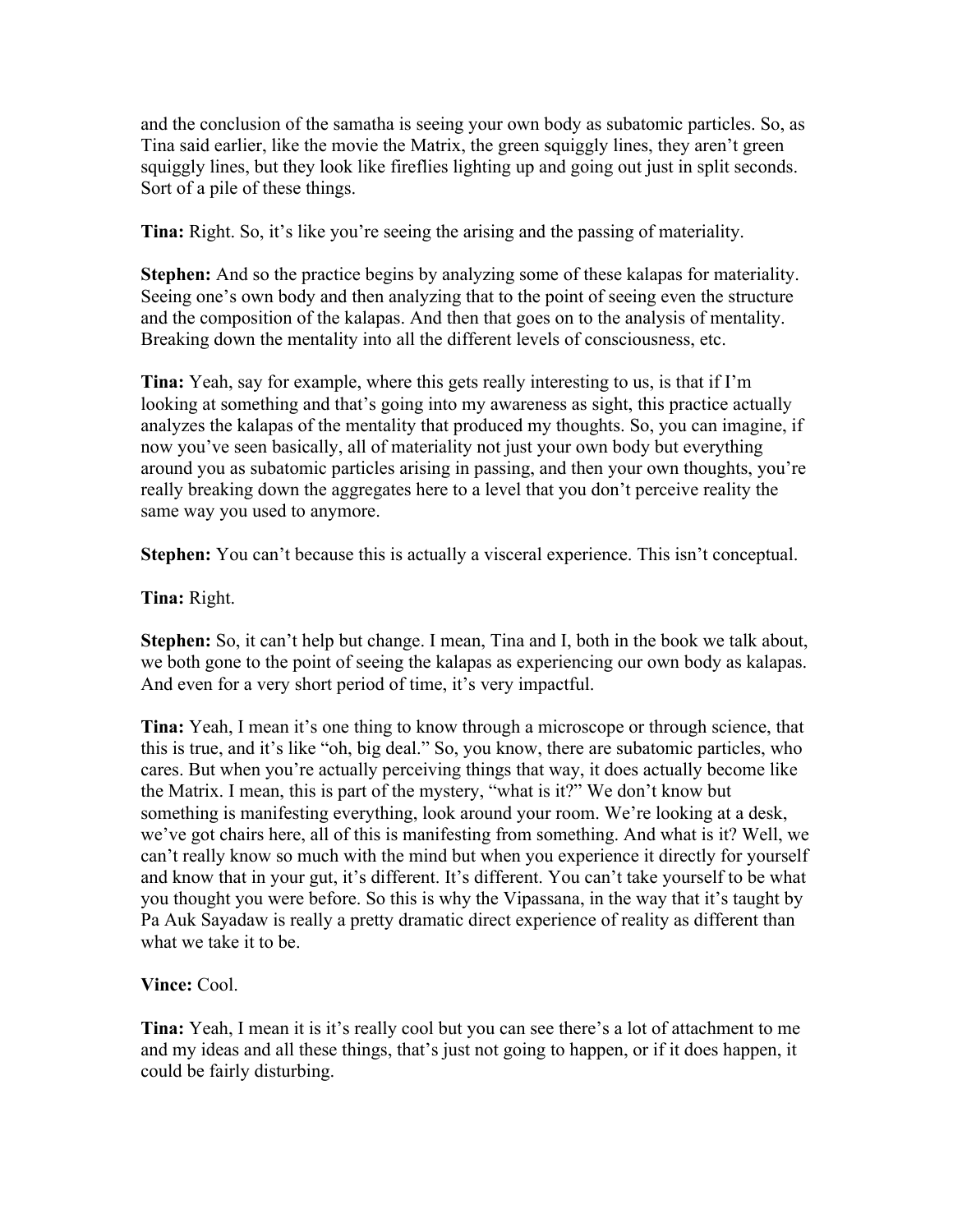## **Vince:** Yeah.

**Tina:** So this is why you would want to be doing the progression of practice in the sequence that is most desirable as it was laid out with the seal of the samatha and the vipassana.

**Stephen:** It's important to make the distinction also that with both the samatha and the vipassana practices, they can be done both detailed and brief.

**Tina:** Right.

**Stephen:** So there is that in all of Buddhism it's presented this way. And the detailed for the vipassana means coming in with some level of jhana experience.

**Tina:** Well we do know one person who did it without any jhanas.

**Stephen:** Right, but he had pretty developed access concentration so that was a little different but as a general rule, that's why it's useful, and that's why at least having first jhana arise up to fourth jhana arise is really important to that transfer over to the vipassana. If one can do of course the first because the level depth that one can go according to the Sayadaw is more.

**Tina:** Right. Yeah, the Sayadaw, he really suggests that if the practice can progress, at least the first jhana, then that brings a higher level of concentration than you're ever going to get in access doing the vipassana because it's just not possible with an object that's changing to have more than access concentration. If one can progress up to fourth jhana, that's even better and when I was about to go on to the vipassana at the end of the two month retreat, he wanted me to keep doing one sitting a day all the way up to the eighth jhana, because then that resource was available to turn towards the vipassana.

**Vince:** Hmm. So it's kind of like powering up before...

**Tina:** Yeah, exactly. Yeah, and we could feel it. You know, when we started going to different objects. This is part of what's good about as you complete the jhana masteries and then you have to go through all these different objects, it's like weight lifting. You know, we talk about strengthening the muscle, you're building that muscle on a bunch of different objects to make it stronger and stronger all the time.

**Vince:** Like cross-training.

**Tina:** And then there's… Exactly. Exactly. That's exactly it. And then there's one last part of the vipassana, do you want to talk about that?

**Stephen:** Yeah, the last big segment is the dependent origination, and in this tradition the way that's practiced is that one actually will, through meditation, will go back to the very first mind moment of this lifetime and then will make the leap into the last mind moment